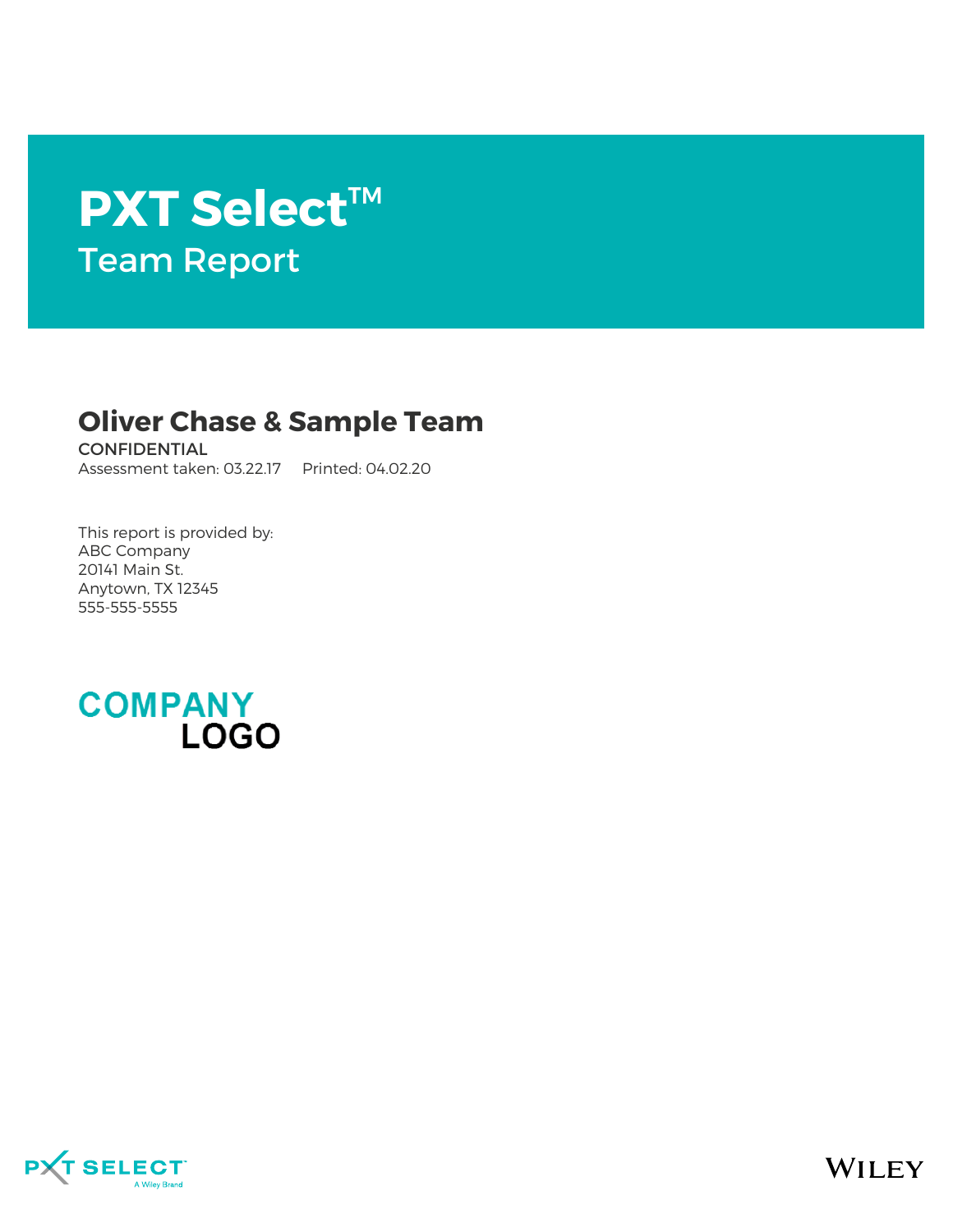# INTRODUCTION

This report will provide you with valuable information about how you and members of your team can work together to achieve team-oriented objectives and overall organizational goals. Most importantly, it is intended to provide you with a deeper understanding of one another so you can work together more effectively.

| What's in this report?                                                                                     |                                                                                         |                                                         |  |
|------------------------------------------------------------------------------------------------------------|-----------------------------------------------------------------------------------------|---------------------------------------------------------|--|
| <b>RESULTS</b><br>Each team member's<br>assessment results<br>placed together on<br>nine behavioral scales | <b>FEEDBACK</b><br>Feedback for each scale<br>based on your and<br>the team's responses | <b>ACTION</b><br>Team averages and<br>personalized tips |  |
|                                                                                                            |                                                                                         |                                                         |  |

#### What does the assessment measure?

This report includes scales for nine behavioral traits measured by the assessment.

#### BEHAVIORAL TRAITS

- Behavioral Traits are commonly observed actions that help define who you are.
- Each scale is defined by two opposing, but equally valuable, end points.
- One side of the continuum is not better than the other.

## How will this report help me?

- This report is designed to give you a deeper understanding of your team by allowing you to easily see how each person behaviorally compares to you and to one another.
- An increased understanding of how you and your teammates differ in behavioral tendencies has the potential to help you in daily interactions and conflict resolution.
- You may use this report to identify potential conflicts or difficulties so you can act before they develop into real problems.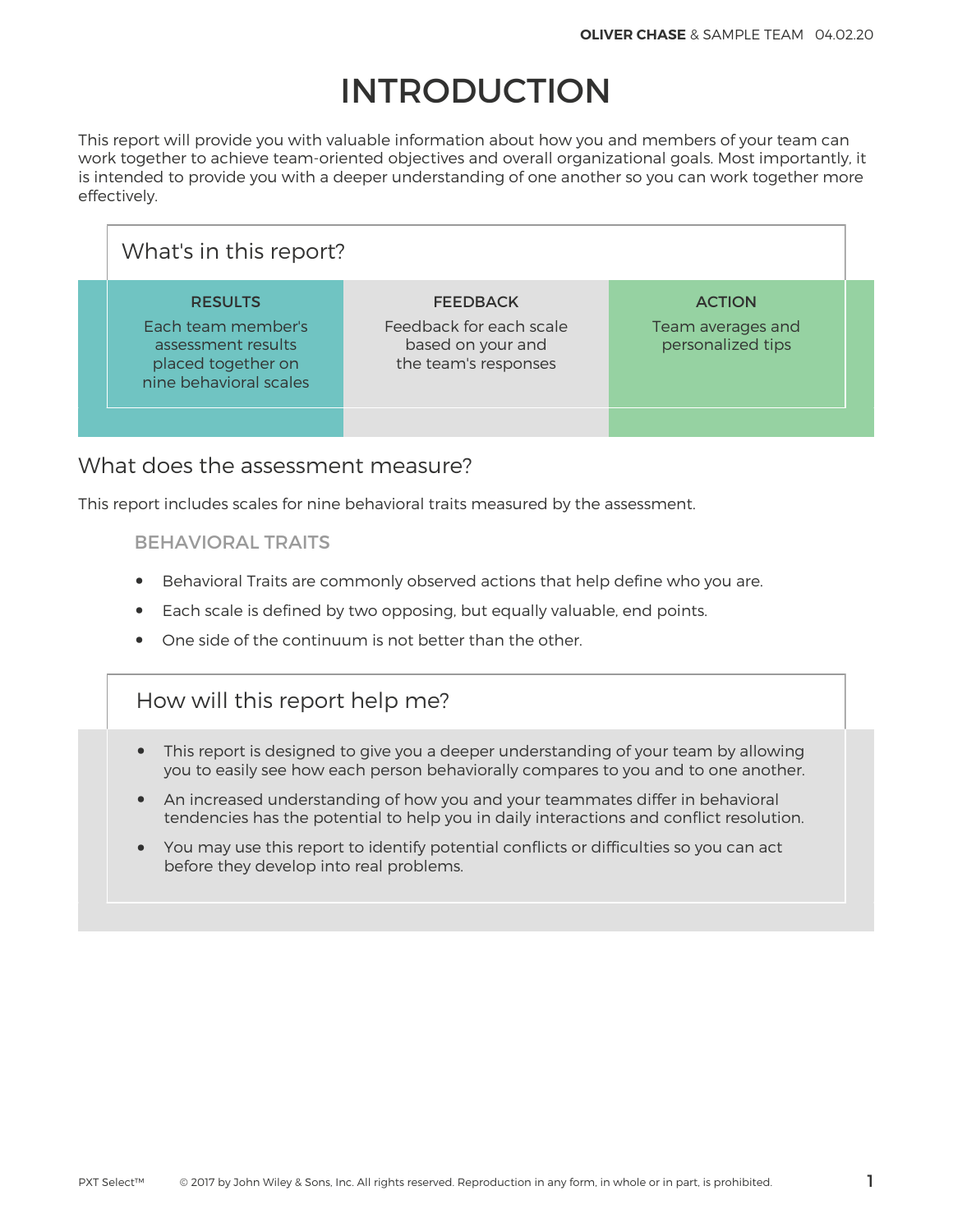# RESULTS SUMMARY

Oliver with Sample Team

Your team's results for the assessment are depicted on the nine behavioral scales below. The numbers indicate how many people from your team fall on that point of the continuum, and your placement is labeled with "you" (you are included in the number). The subsequent pages will provide further explanation along with team member initials for each score.

| Pace                        | < STEADY                                                                                                           |     |                |                |                |                |                         |                | URGENT >     |
|-----------------------------|--------------------------------------------------------------------------------------------------------------------|-----|----------------|----------------|----------------|----------------|-------------------------|----------------|--------------|
| Overall rate of task        |                                                                                                                    | 1   | ı              |                |                | $\overline{2}$ | $\overline{2}$          |                |              |
| completion                  |                                                                                                                    |     |                |                |                | You            |                         |                |              |
|                             |                                                                                                                    |     |                |                |                |                |                         |                |              |
|                             |                                                                                                                    |     |                |                |                |                |                         |                |              |
| <b>Assertiveness</b>        | < UNASSUMING                                                                                                       |     |                |                |                |                |                         |                | FORCEFUL >   |
| Expression of opinions      | ı                                                                                                                  |     |                | $\overline{2}$ |                | $\overline{2}$ | ı                       |                |              |
| and need for control        |                                                                                                                    |     |                |                |                | You            |                         |                |              |
|                             |                                                                                                                    |     |                |                |                |                |                         |                |              |
|                             |                                                                                                                    |     |                |                |                |                |                         |                |              |
| <b>Sociability</b>          | <reserved< td=""><td></td><td></td><td></td><td></td><td></td><td></td><td></td><td>OUTGOING &gt;</td></reserved<> |     |                |                |                |                |                         |                | OUTGOING >   |
| Desire for interaction with | ı<br>ı                                                                                                             |     | 2 <sup>2</sup> |                | ı              |                |                         | I.             |              |
| others                      |                                                                                                                    |     | You            |                |                |                |                         |                |              |
|                             |                                                                                                                    |     |                |                |                |                |                         |                |              |
|                             |                                                                                                                    |     |                |                |                |                |                         |                |              |
| <b>Conformity</b>           | < STRONG-WILLED                                                                                                    |     |                |                | $\overline{2}$ |                |                         |                | COMPLIANT >  |
| Attitude on policies and    |                                                                                                                    |     |                | $\mathbf{I}$   | You            |                |                         | $\overline{2}$ | ı            |
| supervision                 |                                                                                                                    |     |                |                |                |                |                         |                |              |
|                             |                                                                                                                    |     |                |                |                |                |                         |                |              |
| <b>Outlook</b>              | < SKEPTICAL                                                                                                        |     |                |                |                |                |                         |                | TRUSTING >   |
| Anticipation of outcomes    |                                                                                                                    | ı   | 1              | 2 <sup>2</sup> | 1              |                | ı                       |                |              |
| and motives                 |                                                                                                                    | You |                |                |                |                |                         |                |              |
|                             |                                                                                                                    |     |                |                |                |                |                         |                |              |
|                             |                                                                                                                    |     |                |                |                |                |                         |                |              |
| <b>Decisiveness</b>         | < DELIBERATE                                                                                                       |     |                |                |                |                |                         |                | BOLD         |
| Use of speed and caution    | 1                                                                                                                  |     | 2 <sup>2</sup> |                |                | 2 <sup>2</sup> |                         | ı              |              |
| to make decisions           |                                                                                                                    |     | You            |                |                |                |                         |                |              |
|                             |                                                                                                                    |     |                |                |                |                |                         |                |              |
|                             |                                                                                                                    |     |                |                |                |                |                         |                |              |
| <b>Accommodation</b>        | < STEADFAST                                                                                                        |     |                |                |                |                |                         |                | AGREEABLE >  |
| Inclination to tend to      |                                                                                                                    | I.  |                | ı.             | $\overline{2}$ | 1              |                         | $\mathbf{I}$   |              |
| others' needs and ideas     |                                                                                                                    |     |                | You            |                |                |                         |                |              |
|                             |                                                                                                                    |     |                |                |                |                |                         |                |              |
|                             |                                                                                                                    |     |                |                |                |                |                         |                |              |
| Independence                | < RELIANT                                                                                                          |     |                |                |                |                |                         |                | AUTONOMOUS > |
| Level of preference for     |                                                                                                                    |     | $\overline{2}$ | I.             |                | I.             | ı                       | I.             |              |
| instruction and guidance    |                                                                                                                    |     |                |                |                | You            |                         |                |              |
|                             |                                                                                                                    |     |                |                |                |                |                         |                |              |
|                             |                                                                                                                    |     |                |                |                |                |                         |                |              |
| <b>Judgment</b>             | < INTUITIVE                                                                                                        |     |                |                |                |                |                         |                | FACTUAL >    |
| Basis for forming opinions  |                                                                                                                    |     |                | ı.             | $\overline{2}$ |                | $\overline{\mathbf{3}}$ |                |              |
| and making decisions        |                                                                                                                    |     |                |                |                |                | You                     |                |              |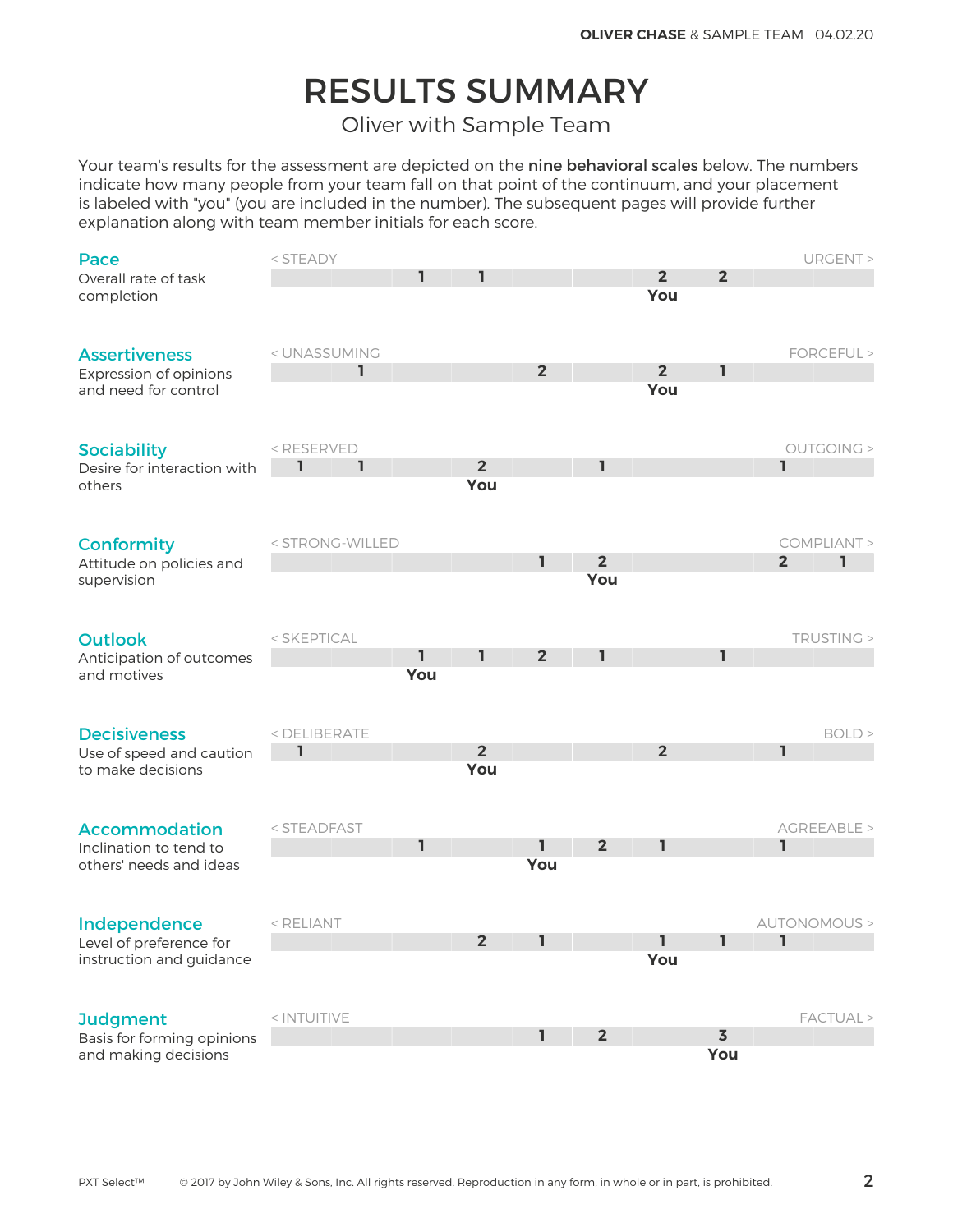## PACE

#### Pace Overall rate of task completion



### What does Pace look like for this team?

When it comes to pace, some people are very patient and good with routine while others tend to be more fast-moving and comfortable with tight deadlines. Most members of your team appear to prefer working at an urgent pace, yet there are some who may prefer more steadiness. If the work environment is moderate or people's roles are conducive to their preferences, this may not be a problem. But if this team insists on a hurried pace, it may frustrate the more methodical members of your team.

- Like you, the majority of your team may be motivated by opportunities to complete tasks as quickly as possible.
- Since you tend to thrive under pressure, you may need to lend a hand when workloads reach extremes and your more steady-paced colleagues are struggling.
- When your work becomes too sedentary or repetitive, you and your fast-paced colleagues may need to ask for some help from your steady-paced colleagues who tend to enjoy that type of work.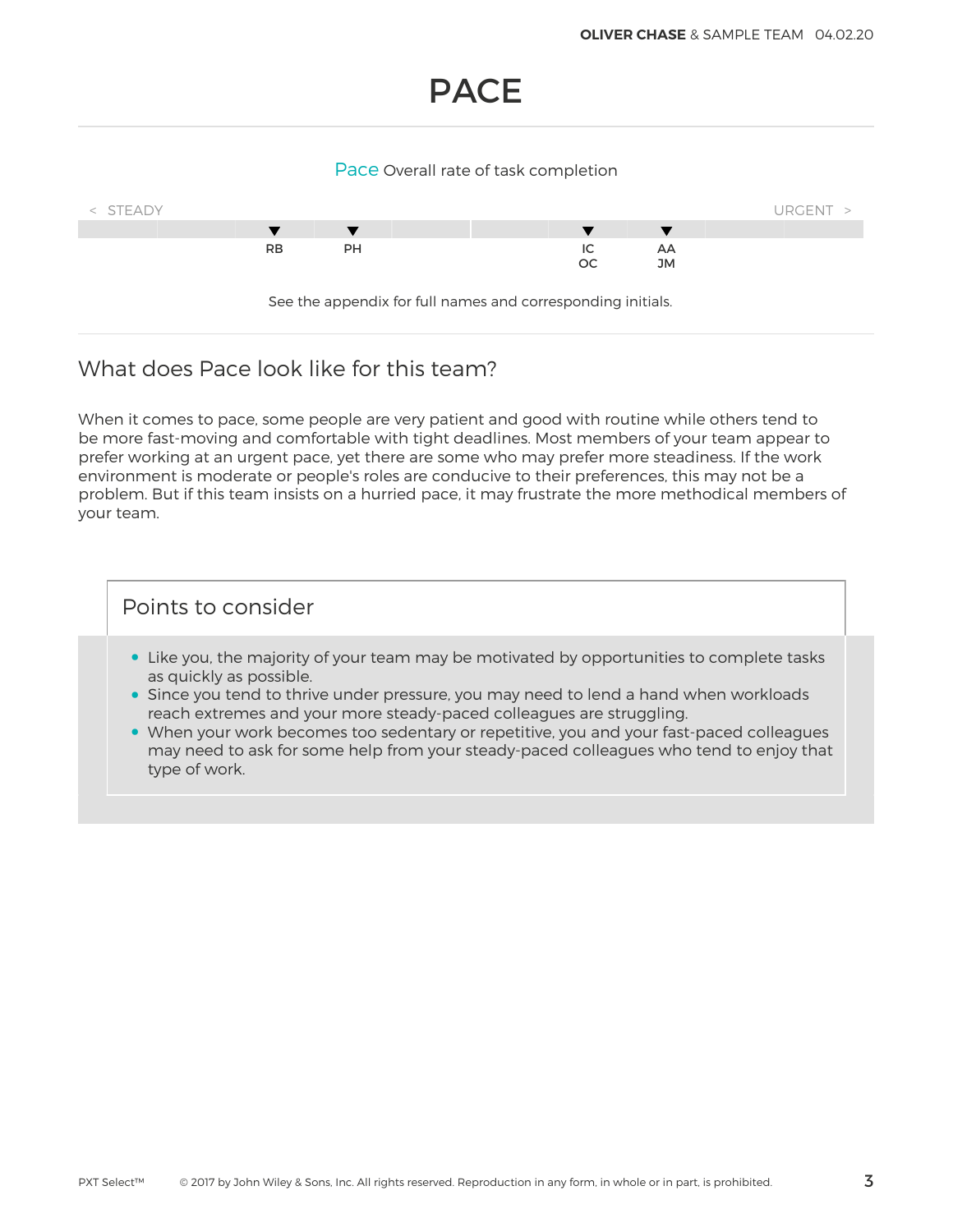# ASSERTIVENESS

#### Assertiveness Expression of opinions and need for control



See the appendix for full names and corresponding initials.

## What does Assertiveness look like for this team?

When it comes to assertiveness, some people are very diplomatic with little need for control while others tend to be more competitive and eager to take charge. This team appears to be split between those who tend to be unassuming and those who are more forceful. The forceful members of the team are willing to take charge when needed, which is likely welcomed by the unassuming team members. However, the opinions and ideas of the unassuming team members may be drowned out by those members who more naturally and forcefully assert themselves.

- Like you, some of your teammates tend to be direct when giving feedback and communicating necessary changes.
- Since the unassuming members of your team may not have much need to be heard, they may often defer to the opinions of you and your forceful colleagues.
- Avoid dominating team discussions; instead, use your propensity for leadership to encourage your unassuming teammates to voice their own ideas.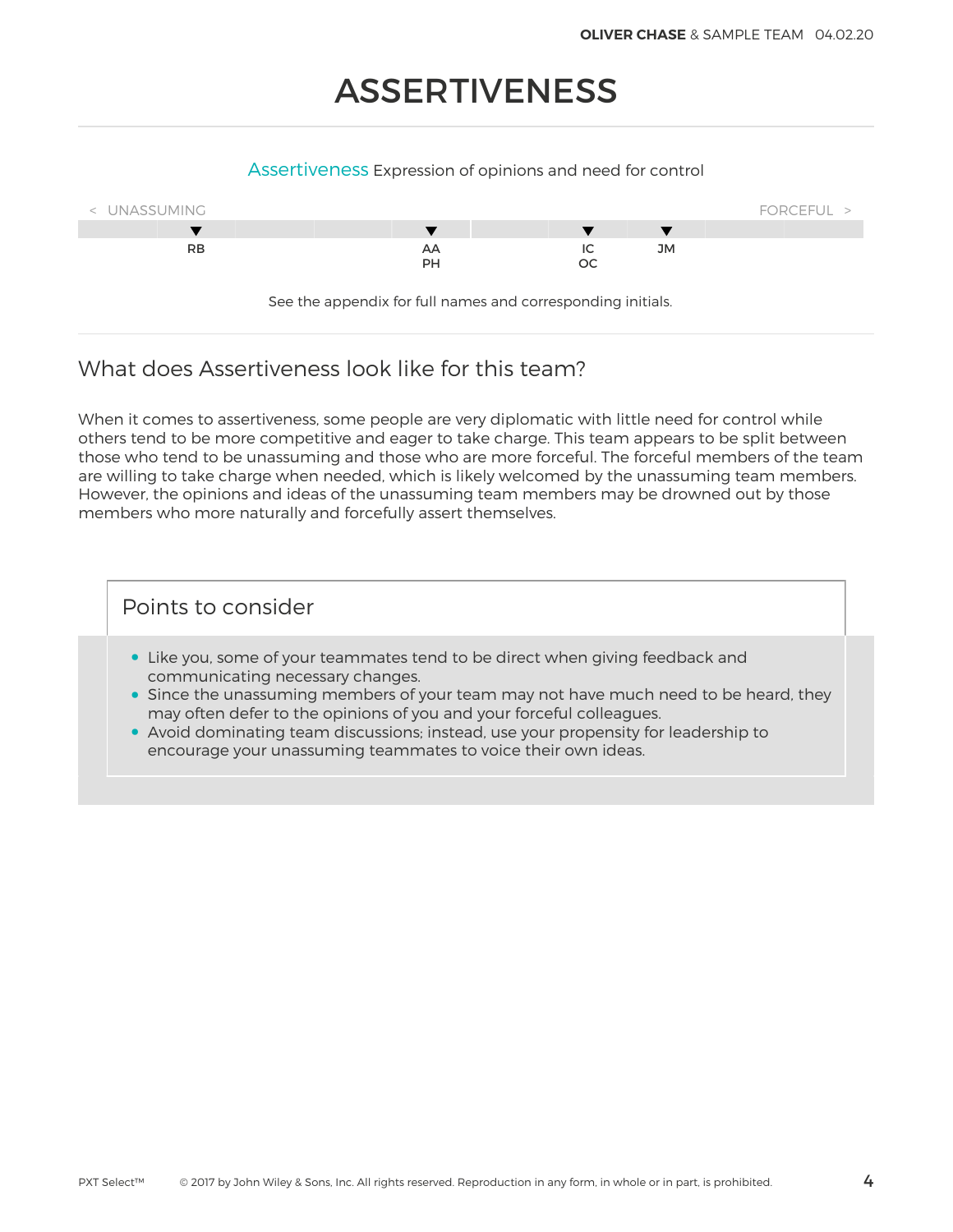# **SOCIABILITY**

#### Sociability Desire for interaction with others



## What does Sociability look like for this team?

When it comes to sociability, some people are more introverted and like to keep to themselves while others tend to be more extraverted and people-oriented. Most members of your team appear to be reserved, yet there are some who may be more outgoing. The more reserved team members may prefer to keep to themselves, but the outgoing team members may be good at bringing them out of their shells. However, this dynamic could cause problems if there is a push and pull for working in isolation versus face-to-face collaboration.

- Like you, the majority of your team tends to be fairly reserved and private.
- Most of this team, including you, can probably work effectively in isolation.
- There are some members of the team who prefer more socializing, so keep the lines of communication open and agree to work collaboratively when it could lead to better outcomes.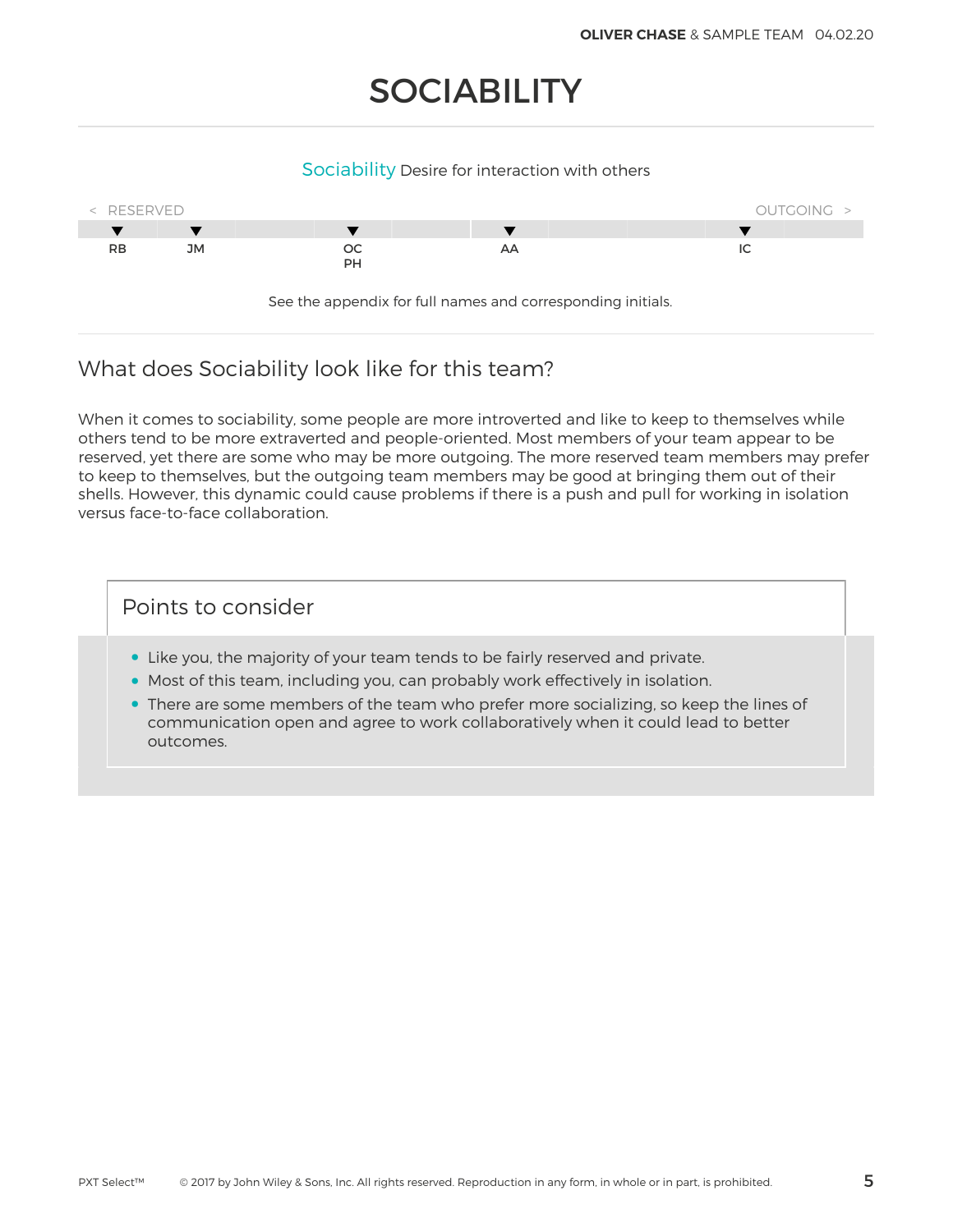# **CONFORMITY**

#### Conformity Attitude on policies and supervision



See the appendix for full names and corresponding initials.

## What does Conformity look like for this team?

When it comes to conformity, some people are more willing to question the status quo while others tend to prefer to work within the rules. Most members of your team appear to be compliant, yet there are some who tend to be more strong-willed. The majority generally accept policies and procedures, while the more strong-willed frequently poke holes in them. Then compliant members may think the strong-willed ones are uncooperative, while the strong-willed people may think the compliant should employ more scrutiny.

- Like you, the majority of your team tends to be willing to follow directions laid out by supervisors and typically works well within the bounds of managerial constraints.
- You generally accept the advice and guidelines of those in authority.
- While you tend to be compliant, some members of your team tend to resist authority.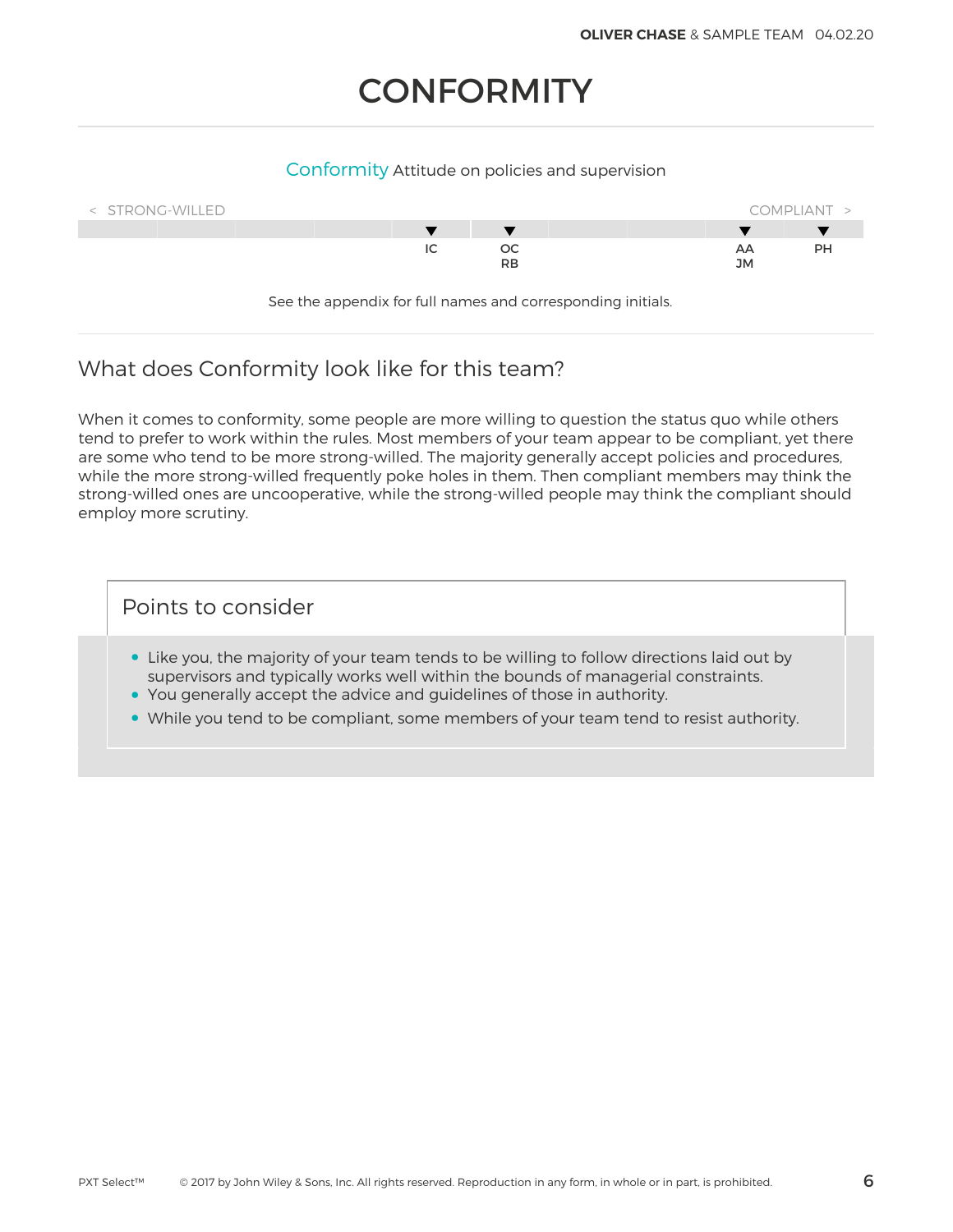# **OUTLOOK**

#### Outlook Anticipation of outcomes and motives



## What does Outlook look like for this team?

When it comes to outlook, some people are cautious and look for evidence while others tend to be optimistic and accepting. Most members of your team appear to be skeptical, yet there are some who may be more trusting. While the majority of your team tends to be questioning in an effort to uncover problems, there are some who are more willing to accept things at face value. The skeptical members of the team may think the trusting people aren't critical enough, while the trusting members may think the skeptical people are too pessimistic.

- Like you, the majority of your team tends to have a guarded outlook about how well things are likely to turn out.
- Because you and many of your teammates like to have proof, you probably ask a fair number of critical questions.
- You may have to push more accepting colleagues to share any doubts that they aren't expressing.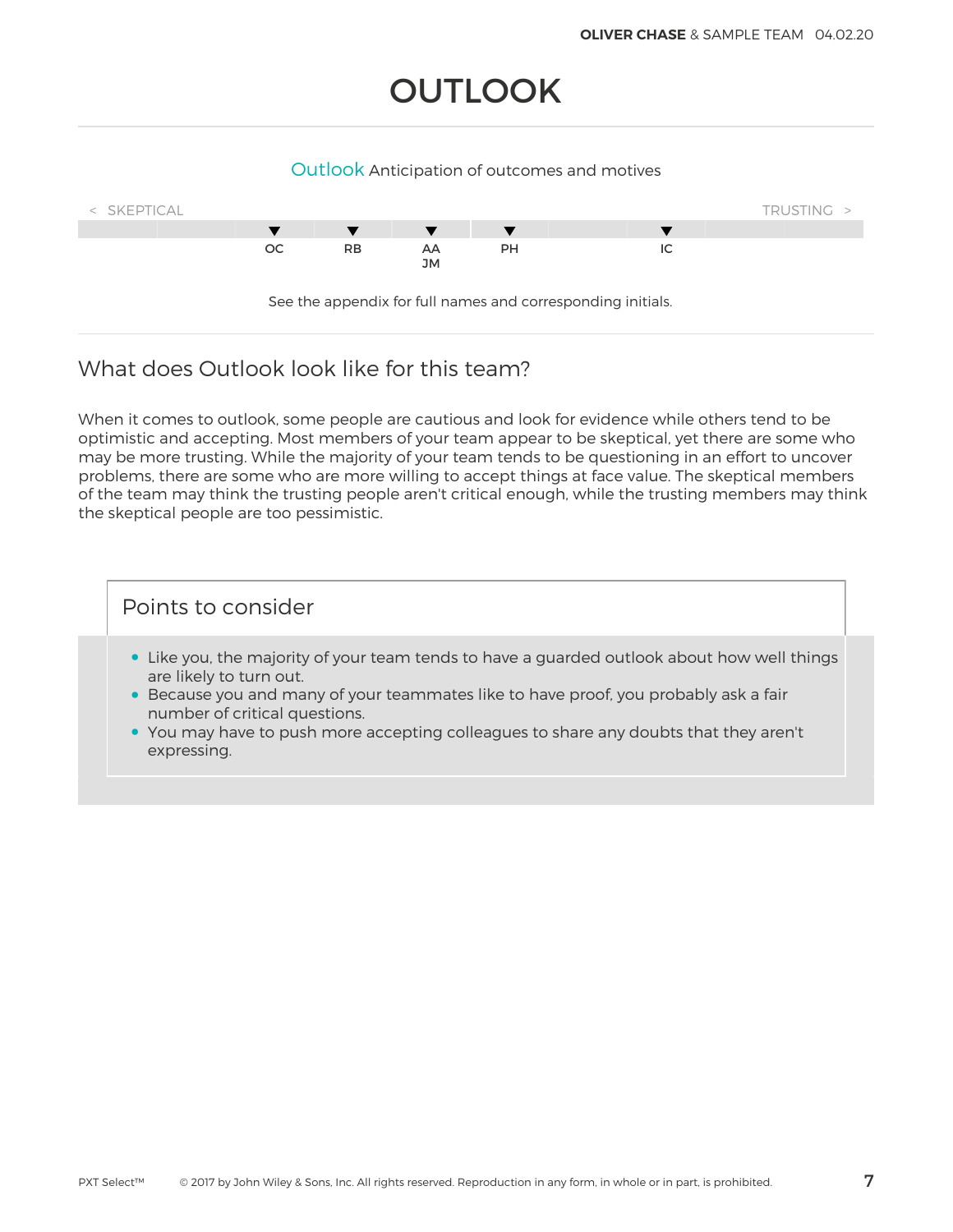# DECISIVENESS

#### Decisiveness Use of speed and caution to make decisions



See the appendix for full names and corresponding initials.

## What does Decisiveness look like for this team?

When it comes to decisiveness, some people are methodical and like to analyze their options while others tend to decide quickly and accept the risk of making the wrong decision. Your team appears to be split between those who tend to be deliberate and those who are bold. The deliberate portion of the team carefully considers information before making decisions, but may have trouble when an urgent response is required. The bold portion of the team, however, will almost always decide quickly, but they may not take advantage of available time to more carefully consider all the options.

- Like you, some of your teammates may be unwilling to accept much risk in their decisions.
- You and your deliberate colleagues are usually cautious and methodical in your decisionmaking process.
- Because you think carefully about possible solutions when making critical decisions, you may appear indecisive to your bold colleagues.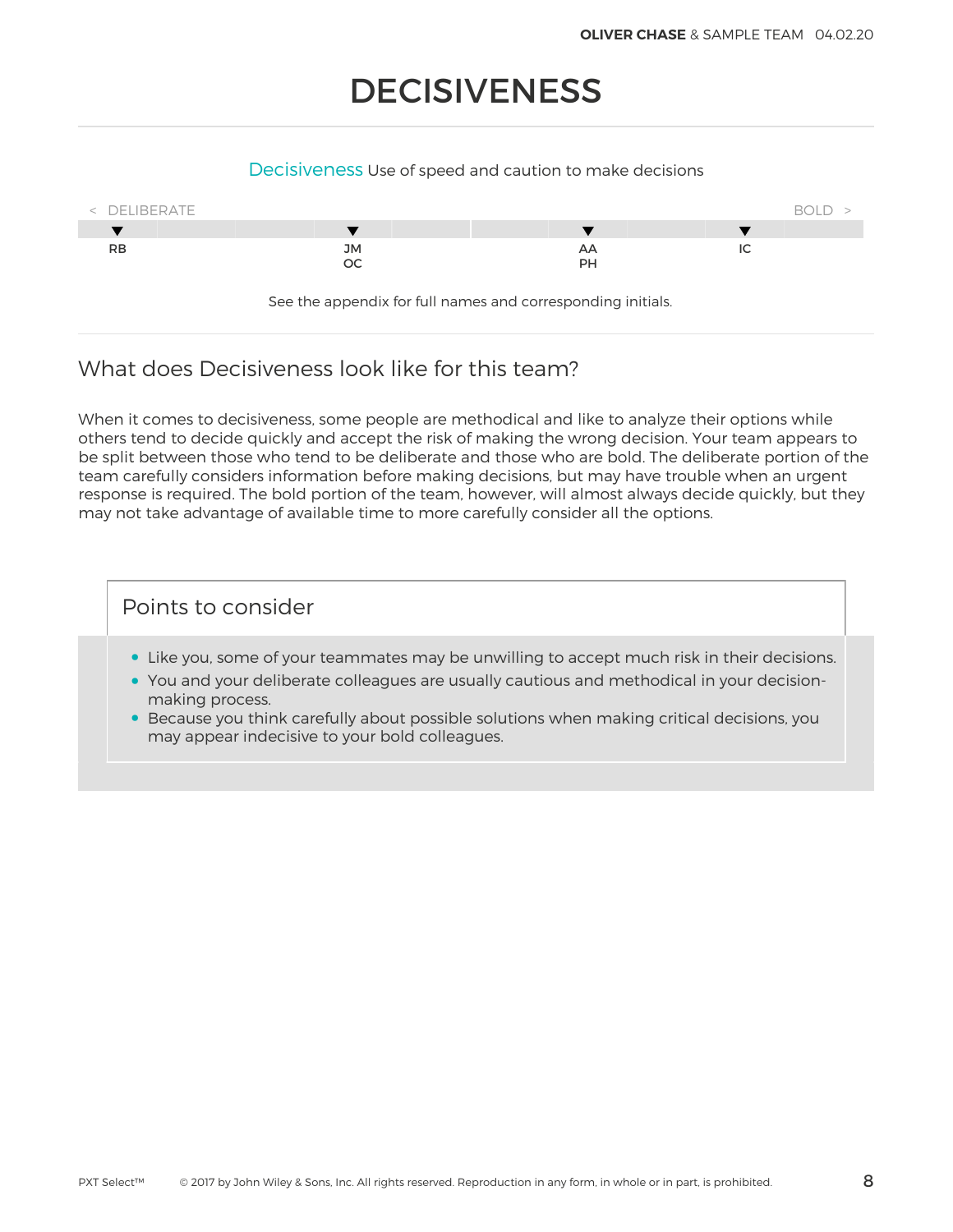# ACCOMMODATION

#### Accommodation Inclination to tend to others' needs and ideas



## What does Accommodation look like for this team?

When it comes to accommodation, some people are willing to express disagreement while others tend to be harmonious and amenable. Most members of your team appear to be agreeable, yet there are some who tend to be more steadfast. The majority of the team is generally cooperative, but they may hold back valuable ideas that go against the group consensus. On the other hand, the steadfast part of the team will voice their opinions, but because they stand by their positions, they may have trouble reaching compromises.

- Unlike the majority of your team, you would rather express your feelings and opinions than hide them.
- At times, you may seem unnecessarily contradictory to your more agreeable coworkers.
- You may think the majority of this team tends to hide their feelings or relent too easily, thereby hindering productivity for the sake of being polite.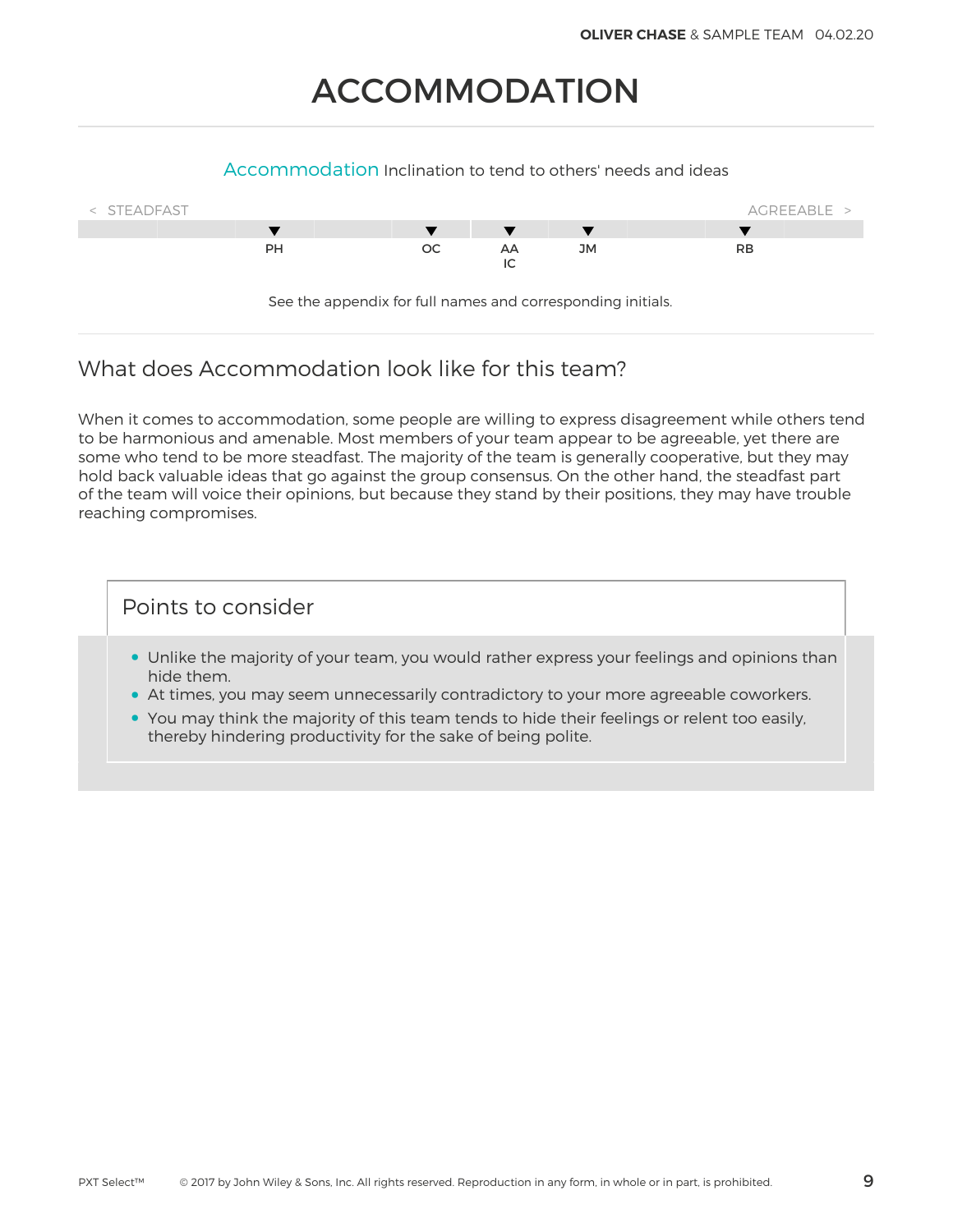# INDEPENDENCE

#### Independence Level of preference for instruction and guidance



## What does Independence look like for this team?

When it comes to independence, some people seek support and guidance while others may prefer to set their own direction. Your team appears to be split between those who tend to be reliant on a high degree of instruction and those who are autonomous. The reliant portion of your team recognizes the need for guidance, but may have some difficulty developing plans autonomously. On the other hand, those who are more independent are generally self-sufficient, but may take liberties when it's not appropriate to do so.

- Like you, many of your teammates tend to be comfortable handling new problems independently.
- You and your autonomous teammates may prefer to carry out tasks with minimal instruction or guidance.
- Unlike your reliant colleagues, you may not recognize opportunities that would benefit from collaboration.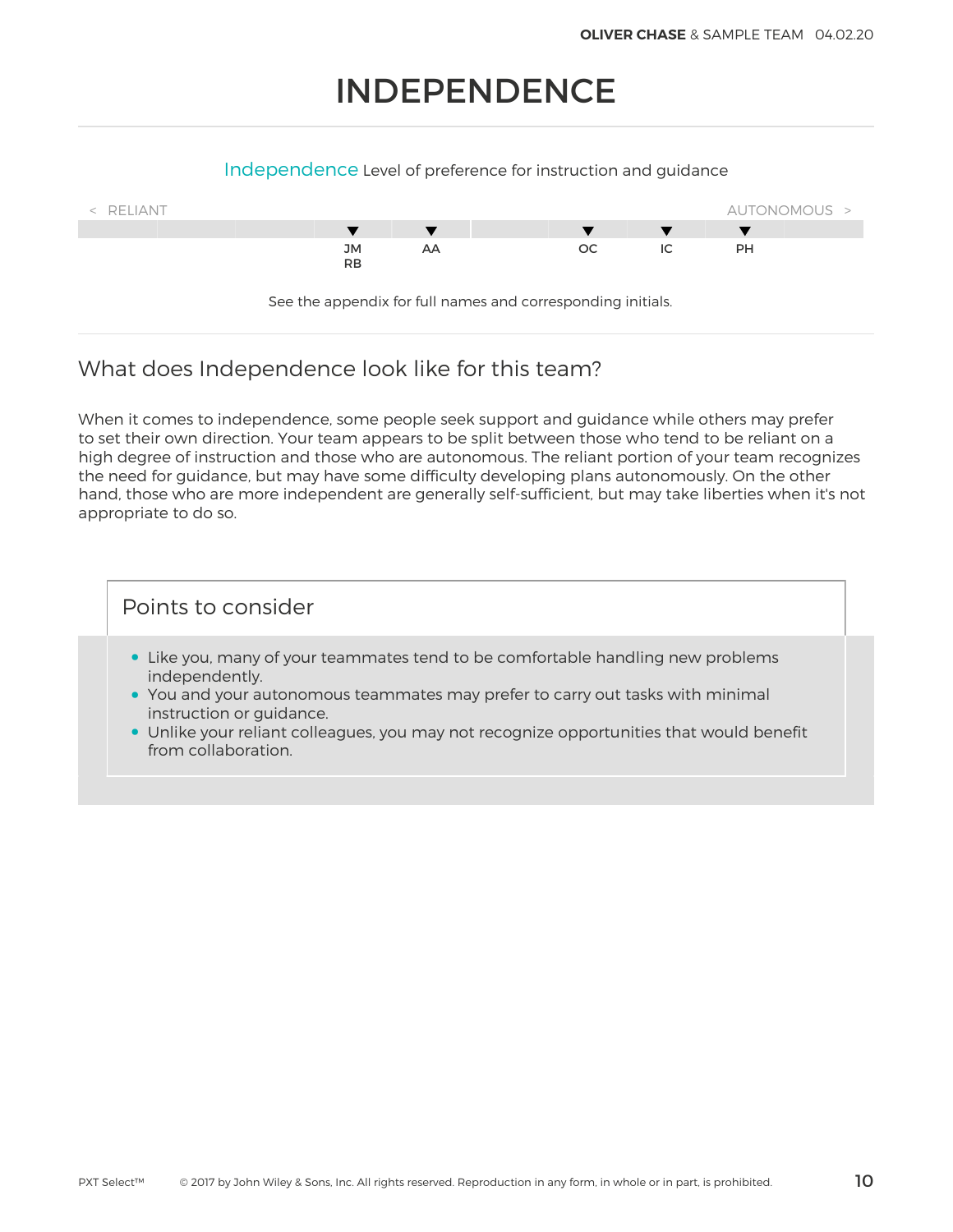# **JUDGMENT**

#### Judgment Basis for forming opinions and making decisions



## What does Judgment look like for this team?

When it comes to judgment, some people tend to follow their instincts and gut feelings while others may prefer to rely on logic and objectivity. Most members of your team appear to be factual, yet there are some who tend to be more intuitive. The majority of team members make decisions using logic and evidence, but they may neglect the importance of feelings and extenuating circumstances. On the other hand, those who are more intuitive use personal experience and feelings to make decisions, but they may overlook important facts and data.

- Like you, the majority of your team may feel more confident about decisions that are based on all the relevant data.
- You may prefer to gather a large volume of factual information before making a decision.
- Unlike your intuitive colleagues, you may feel that emotions are best left out of decision making.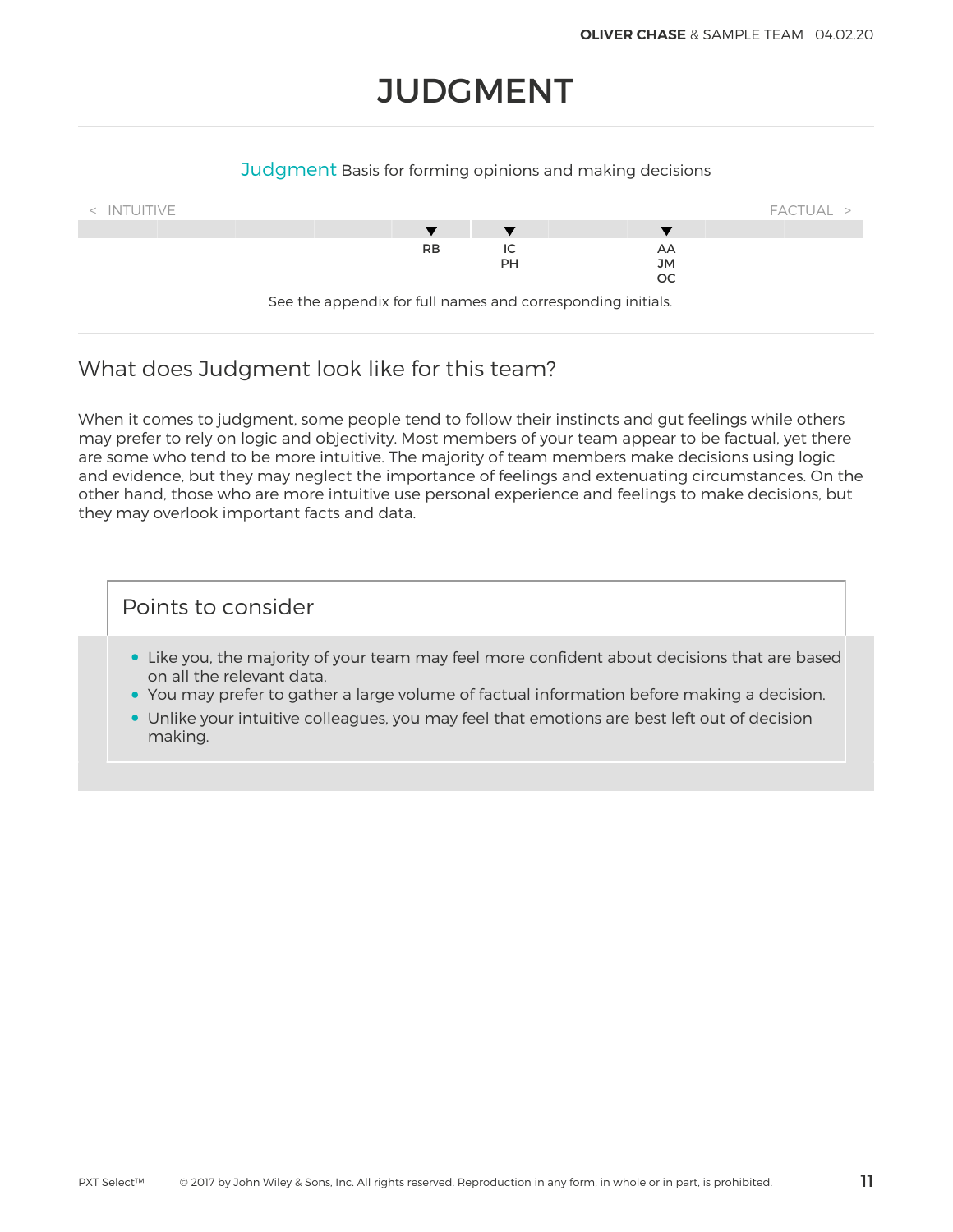# SUMMARY & ACTION

This report was designed to provide you with a better understanding of how the characteristics of your team members fit with one another. Perhaps more importantly, you can see how work-related behaviors of team members fit with your own. When everyone's needs are taken into account, the team will likely be able to perform to its fullest potential.

#### Below are the team averages for each behavior. Based on these averages, there is a corresponding tip for action.

| <b>SCALES</b>        |                                                                                                                                                  | <b>TEAM AVERAGES</b> | <b>TIPS</b>                                                          |  |
|----------------------|--------------------------------------------------------------------------------------------------------------------------------------------------|----------------------|----------------------------------------------------------------------|--|
| Pace                 | <steady< td=""><td>URGENT &gt;<br/>Avg</td><td colspan="2">Build checkpoints into team<br/>plans to pause and ensure<br/>quality.</td></steady<> | URGENT ><br>Avg      | Build checkpoints into team<br>plans to pause and ensure<br>quality. |  |
|                      |                                                                                                                                                  |                      |                                                                      |  |
| <b>Assertiveness</b> | < UNASSUMING                                                                                                                                     | FORCEFUL >           | Take turns leading<br>discussions so everyone has                    |  |
|                      |                                                                                                                                                  | Avg                  | a chance to assert some<br>control.                                  |  |
| <b>Sociability</b>   | <reserved< td=""><td><b>OUTGOING &gt;</b></td><td>Develop a mix of<br/>independent and small group</td></reserved<>                              | <b>OUTGOING &gt;</b> | Develop a mix of<br>independent and small group                      |  |
|                      | Avg                                                                                                                                              |                      | projects.                                                            |  |
| <b>Conformity</b>    | < STRONG-WILLED                                                                                                                                  | COMPLIANT >          | Set aside time to discuss<br>problematic policies and                |  |
|                      |                                                                                                                                                  | Avg                  | possible improvements.                                               |  |
| <b>Outlook</b>       | < SKEPTICAL                                                                                                                                      | TRUSTING >           | Suspend disbelief and<br>skepticism to more fully                    |  |
|                      | Avg                                                                                                                                              |                      | explore new opportunities.                                           |  |
| <b>Decisiveness</b>  | <deliberate< td=""><td>BOLD &gt;</td><td>As a team, agree to set<br/>timelines for making</td></deliberate<>                                     | BOLD >               | As a team, agree to set<br>timelines for making                      |  |
|                      | Avg                                                                                                                                              |                      | decisions.                                                           |  |
| <b>Accommodation</b> | < STEADFAST                                                                                                                                      | AGREEABLE >          | Encourage one another to<br>stand firm when disagreeing              |  |
|                      |                                                                                                                                                  | Avg                  | with the group.                                                      |  |
| Independence         | < RELIANT                                                                                                                                        |                      | AUTONOMOUS > Check in frequently, as a                               |  |
|                      |                                                                                                                                                  | Avg                  | team, to make sure you're<br>working toward the same<br>goal.        |  |
| <b>Judgment</b>      | < INTUITIVE                                                                                                                                      | FACTUAL >            | Remind one another to<br>consider both facts and                     |  |
|                      |                                                                                                                                                  | Avg                  | experience in decisions.                                             |  |